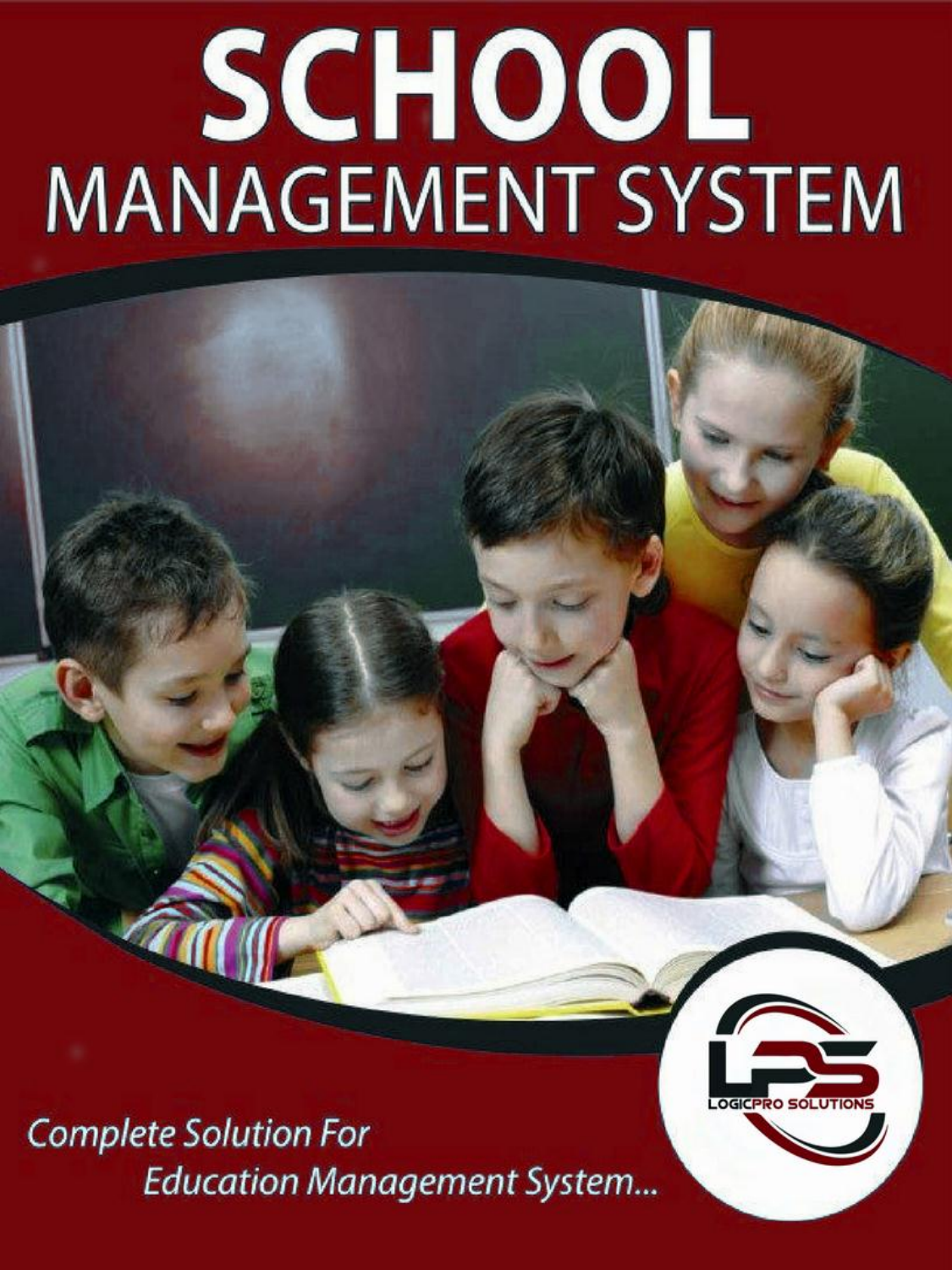## **COMPANY OVERVIEW**



LOGICPRO SOLUTIONS has a strong background in developing custom web applications. Our organization focused with all the digital marketing initiatives, we ensures the best possible strategic outcome for your website designing initiative.

It offers technology and platforms for integrating and managing your entire software need to enable industries to leverage the new era technology for your business development by delivering the best quality work to all our clients.

Our list of clients includes several key market players, which is testimony to our commitment and dedication to making your page something to remember. LogicPro Solutions is your one stop platform for all web related needs. We always look for a long term business relationship and during these days many of our customers decided to outsource their IT projects from us and they are happy about their decision. We would be glad to offer you with the IT expertise, consultancy, skills and experience needed to make your project a grand success.

#### **Our Services includes:**

- Application development
- Enterprise Solutions
- Testing Services



All rights reserved © 2017 LOGICPRO SOLUTIONS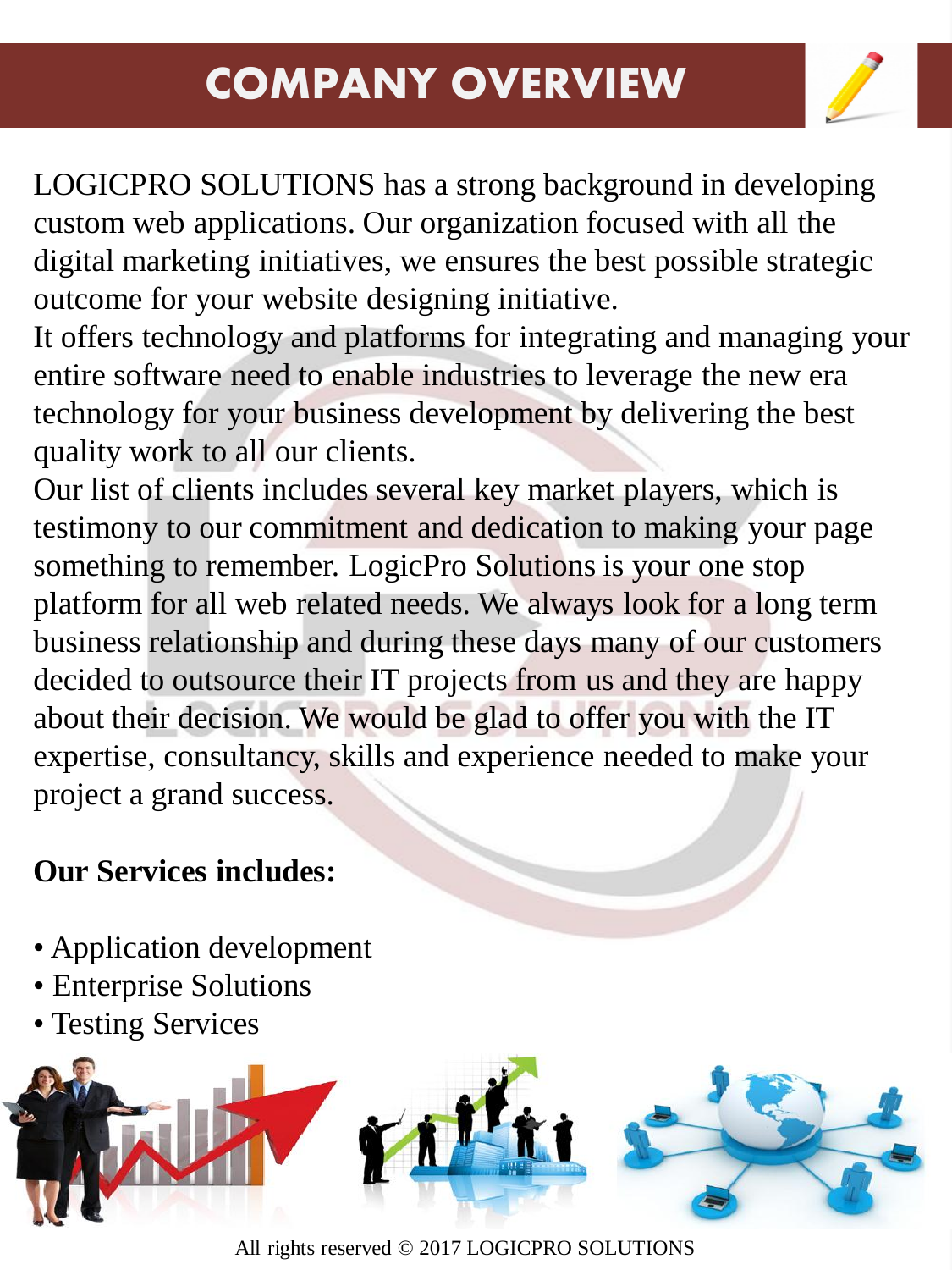## **OUR VISION**

To be a world leader into Custom Application Software Development by offering cutting edge technology solutions at all levels of business processes. The company is into the software development of leading edge technologies for every sector. Leveraging fully on the strong technological base, company has only one strategic business area i.e. Custom Software development.

## **OUR MISSION**

LOGICPRO SOLUTIONS is powering only to the custom application software development. It offers technology and platforms for integrating and managing of software need to enable industries to leverage the new era technology for their business development.

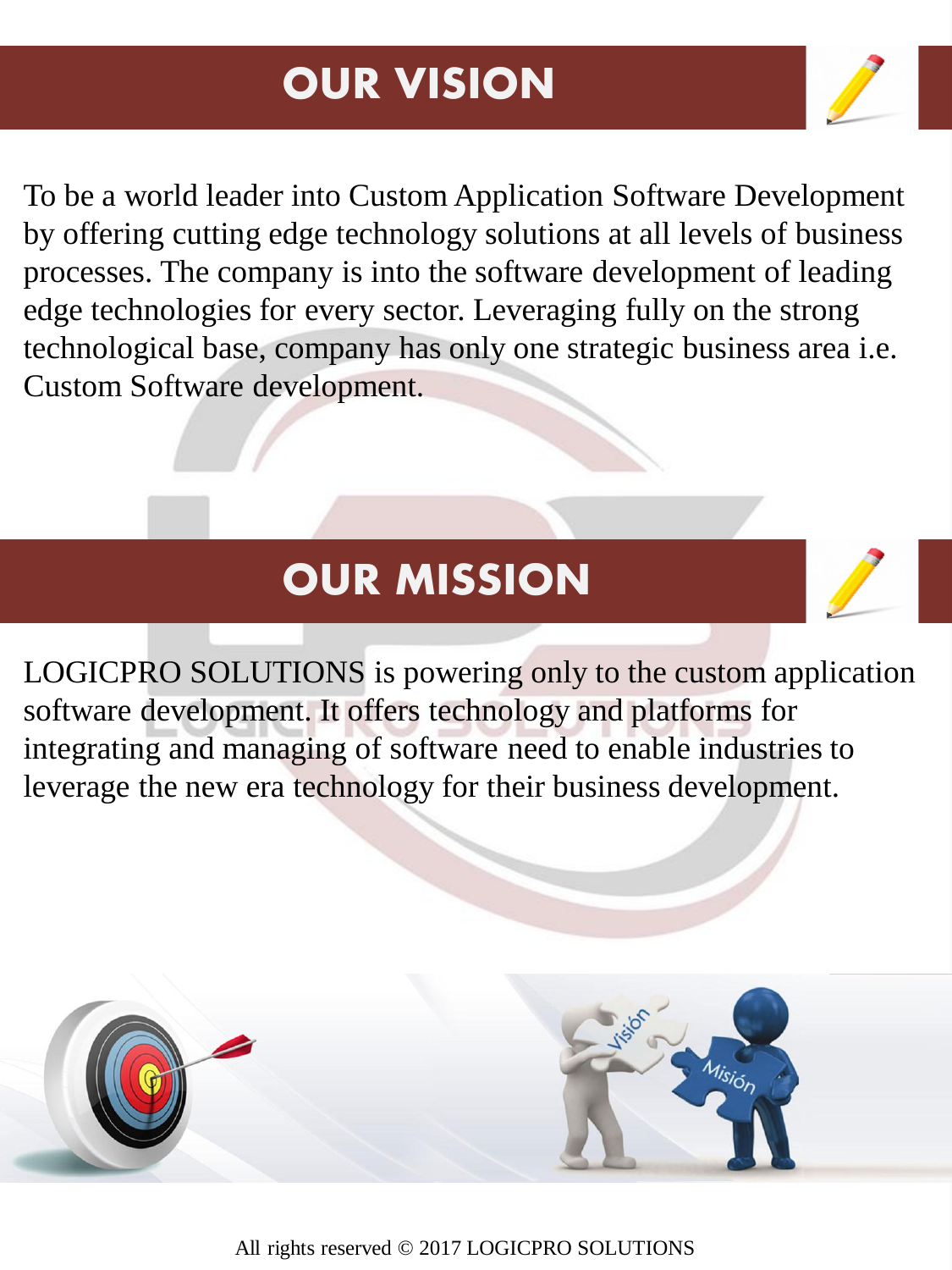## **SUPER ADMIN MODULE**





### **Master Creation**

Master Creation like Registrations of Organization, Universities. Organization may be school or college. Super Admin can change Edit /Update organization details.

## **Users Role Management**

Manage users role according to User and Department wise. Provide user Name and Password to users. Recording all activity logs

## **COLLEGE/SCHOOL ADMIN MODULE**



#### **Manage Students**

Manage online student admission Process, Batch Allotment and batch shifting Arrangements, Add And Update student Details, upload and view student's attendance. **ROSOLUTIONS** 



#### **Time Table**



#### **Syllabus**



#### **Reports**

Print fee Receipts, Student I-Card, Employee I-Card, and Attendance Details. Bona-fide certificate, Leaving Certificate, Experience certificate, Mark sheets, etc.





#### **SMS Plug in**

All rights reserved © 2017 LOGICPRO SOLUTIONS Send SMS and E-mail to students, Parents, Employee etc.

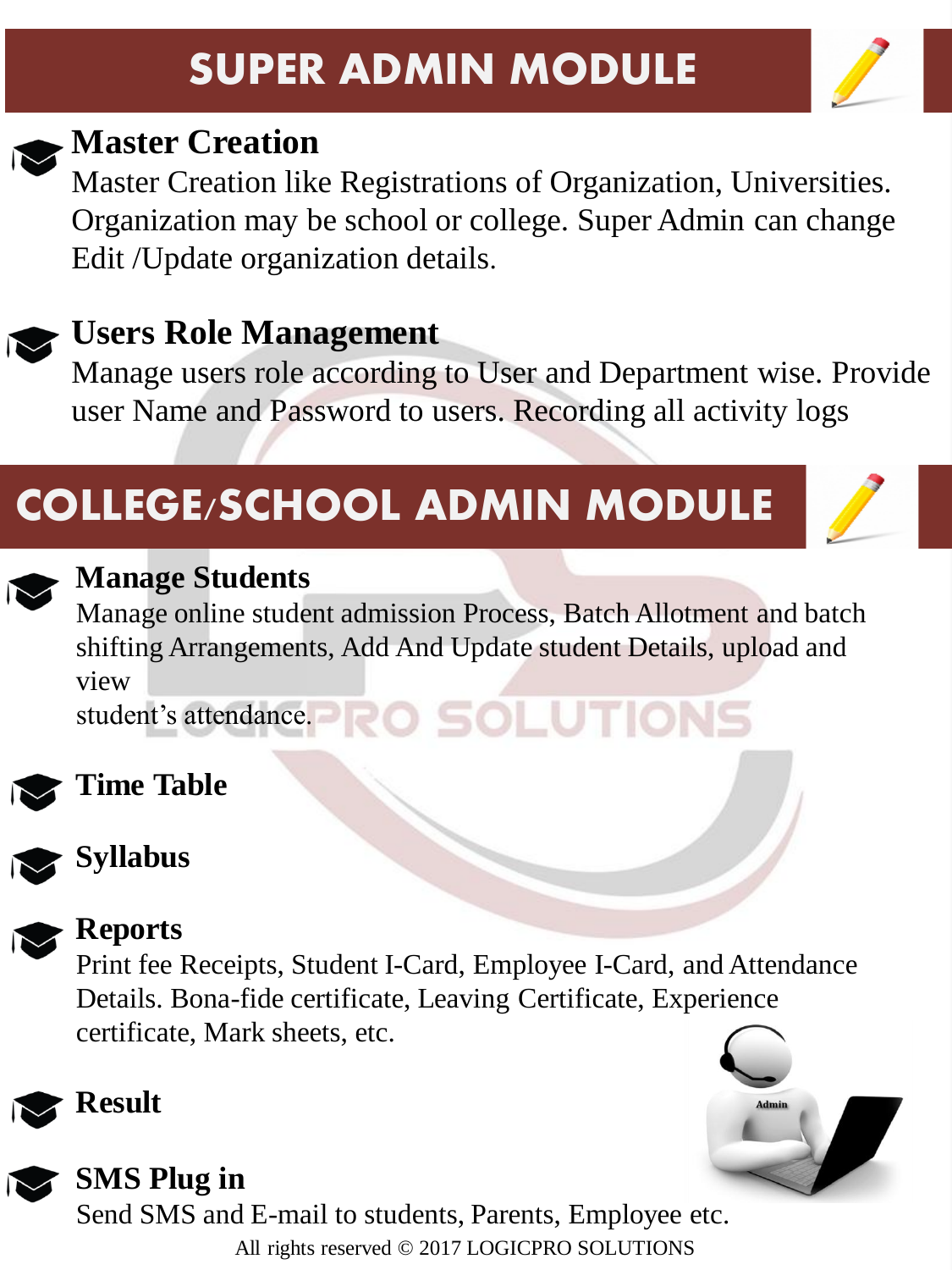## **FACULTY LOGIN**



**My Profile** 

Personal Details along with Photograph, Attendance.

## **Faculty Corner**

View own attendance, Salary history, Set Examination, Upload result sheet, View student reports

#### **Leave**

Apply for leave, check leave balance, view leave records and leave confirmation details.

## **Hostel**

View hostel Details, hostel bills and attendance records.

## **Transport**

View all routes and vehicle information along with driver Details.

## **SMS Plug in**

Send SMS and E-mail to students, Parents.





## **LOGICPRO SOLUTIONS**

Name: **Employee ID:** D.O.B. **Blood Group: Desianation: Current Add: Permanent Add:** E-mail: **Emergency No.: Barcode:** 

**Marian Karta** 248861 **06 May 1988**  $AB+$ **Teacher Bungalow No.41 Mumbai** marianK@gmail.com 9123456780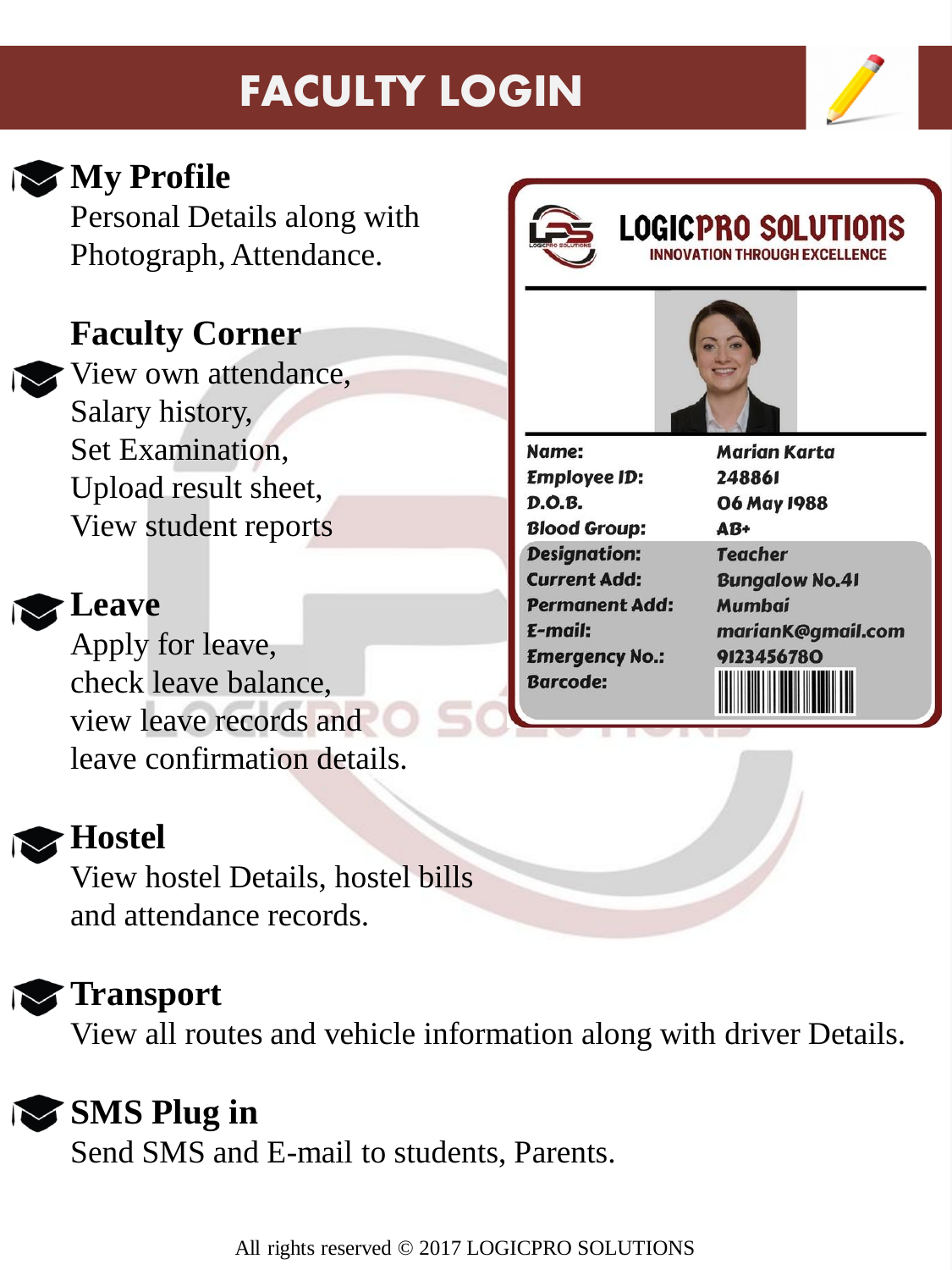## **STUDENT LOGIN**





## **My Profile**

Personal Details along with Photograph, Attendance, Fees Dues, Fees Deposited.

## **Student Corner**

Time table, syllabus, schedules, Results, holidays and notices.

## **Hostel**

View hostel Details, hostel bills and attendance records.





**Jones Lang** 



Name: **Student ID:**  $D.O.B.$ **Blood Group: Class: Current Add: Permanent Add:** E-mail: **Emergency No.: Barcode:** 

**1140001** 28 Sep 2007 B+  $2nd$ **II5 Jijai Heights Pune** jones@gmail.com 9876543210

## **Transport**  $\begin{array}{|c|c|}\n\hline\n\end{array}$

View all routes and vehicle information along with driver Details.

## **SMS** Plug in

View SMS & E-mails

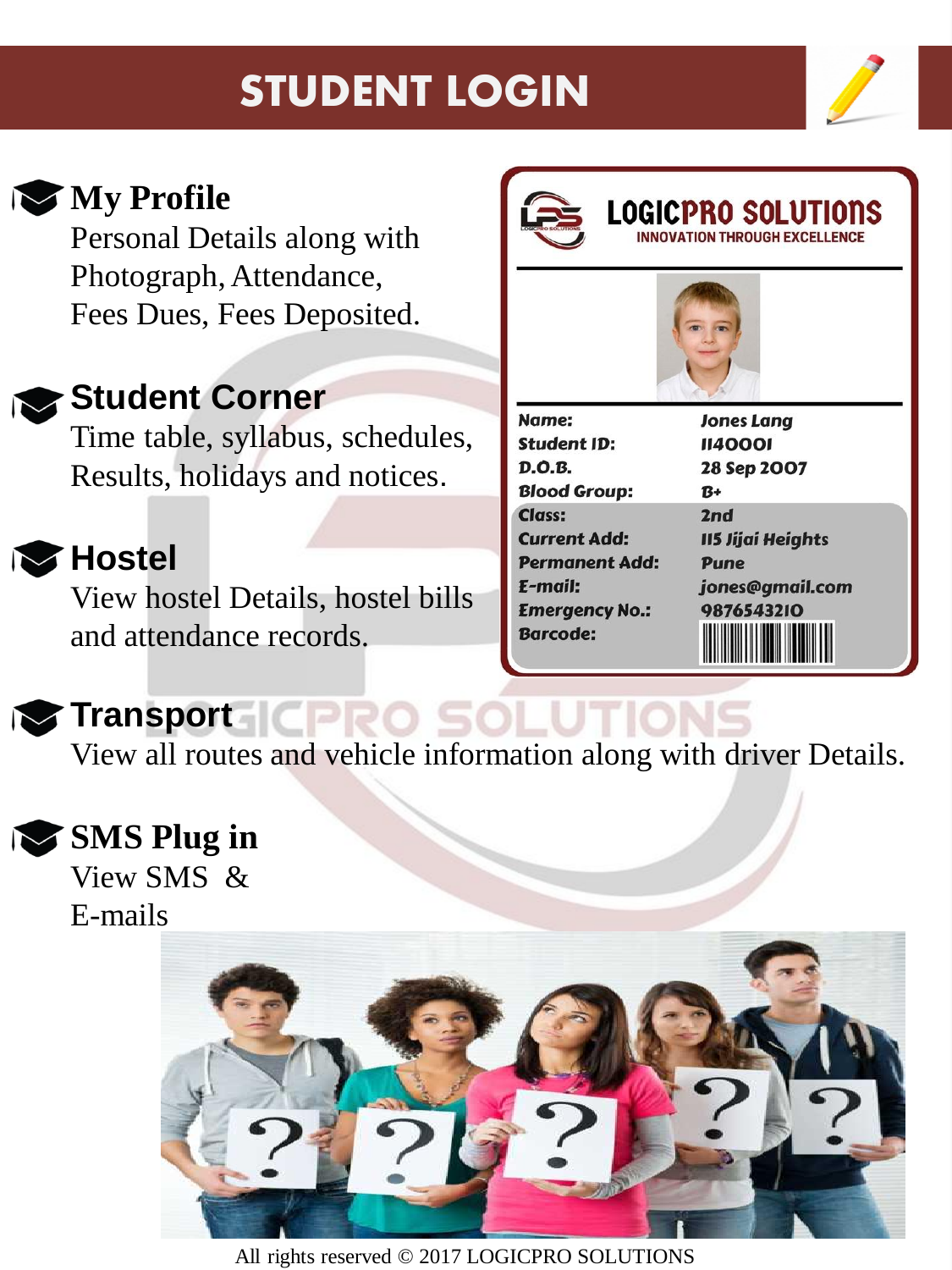## **HR MODULE**



## **My Profile**

Personal Details along with Photograph, Attendance, Student's Fees status, Employee salary status.



#### **Recruitment**

Create job opening advertisement, view applications, view short listed , upload results, add Employee.

### **Leave And Attendance**

Set leave for person as well as Department wise. View attendance of all of Employee.



#### **Salary Settings**

Set Basic pay settings, increment –decrement settings, allowances. Upload Monthly salary.

## **Reports**

List of advertisements, List of Candidates, Waiting list, Leave Records and Attendance Records.

## **SMS Plug in**

View SMS and E-mail.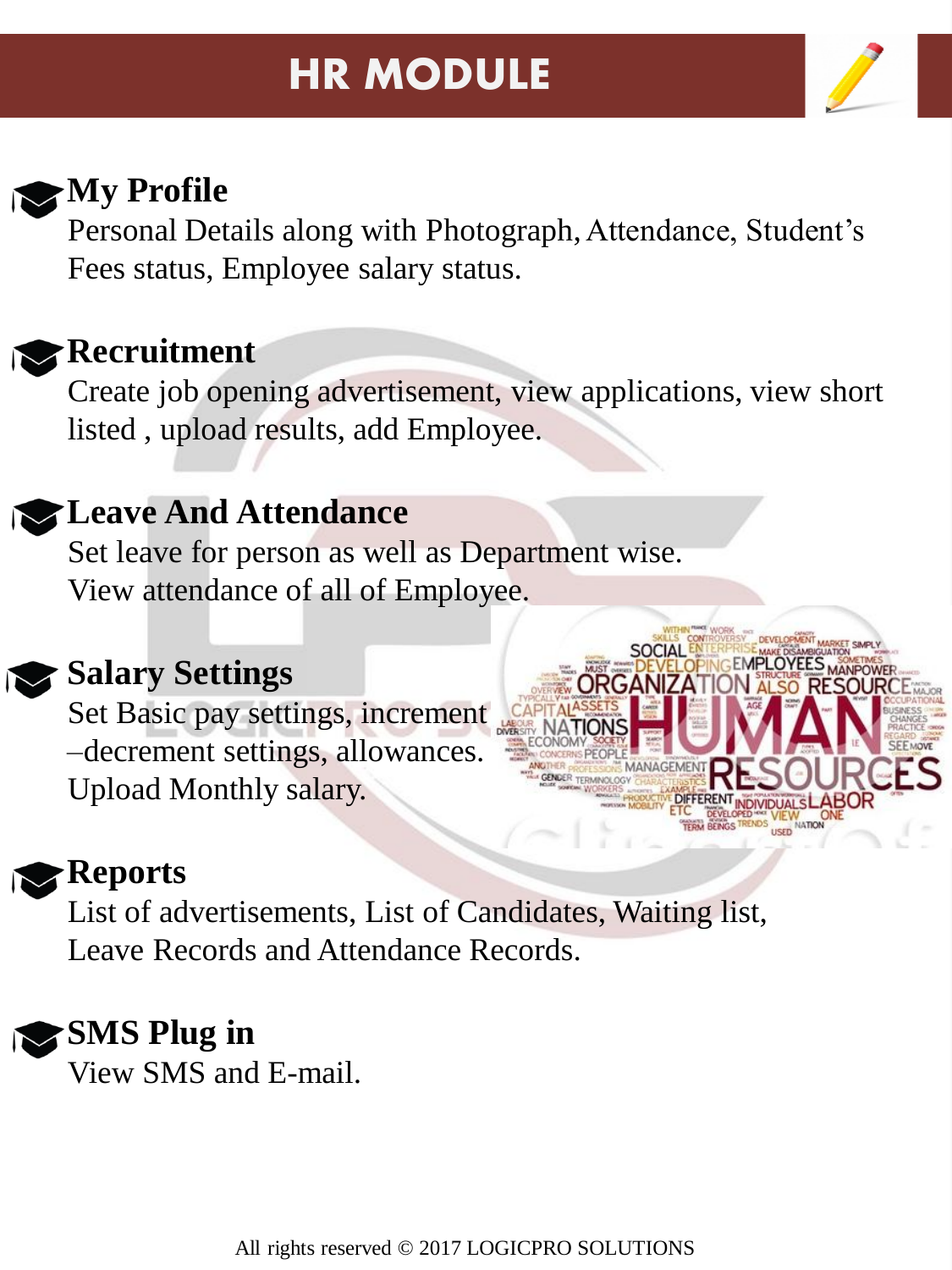## **TRANSPORT MODULE**



#### **Vehicle Master**

Driver Details Route Master Route Stop Details Staff / Student Detail and their boarding points



## **HOSTEL MODULE**



## **Building information**

Hostel name and type (Girls, Boys or Staff etc.) Hostel location Number of floors and rooms

#### **Room information**

Room strength Room assets and details Room facilities

## **Student information**

Student details Room allocation/availability Room shifting

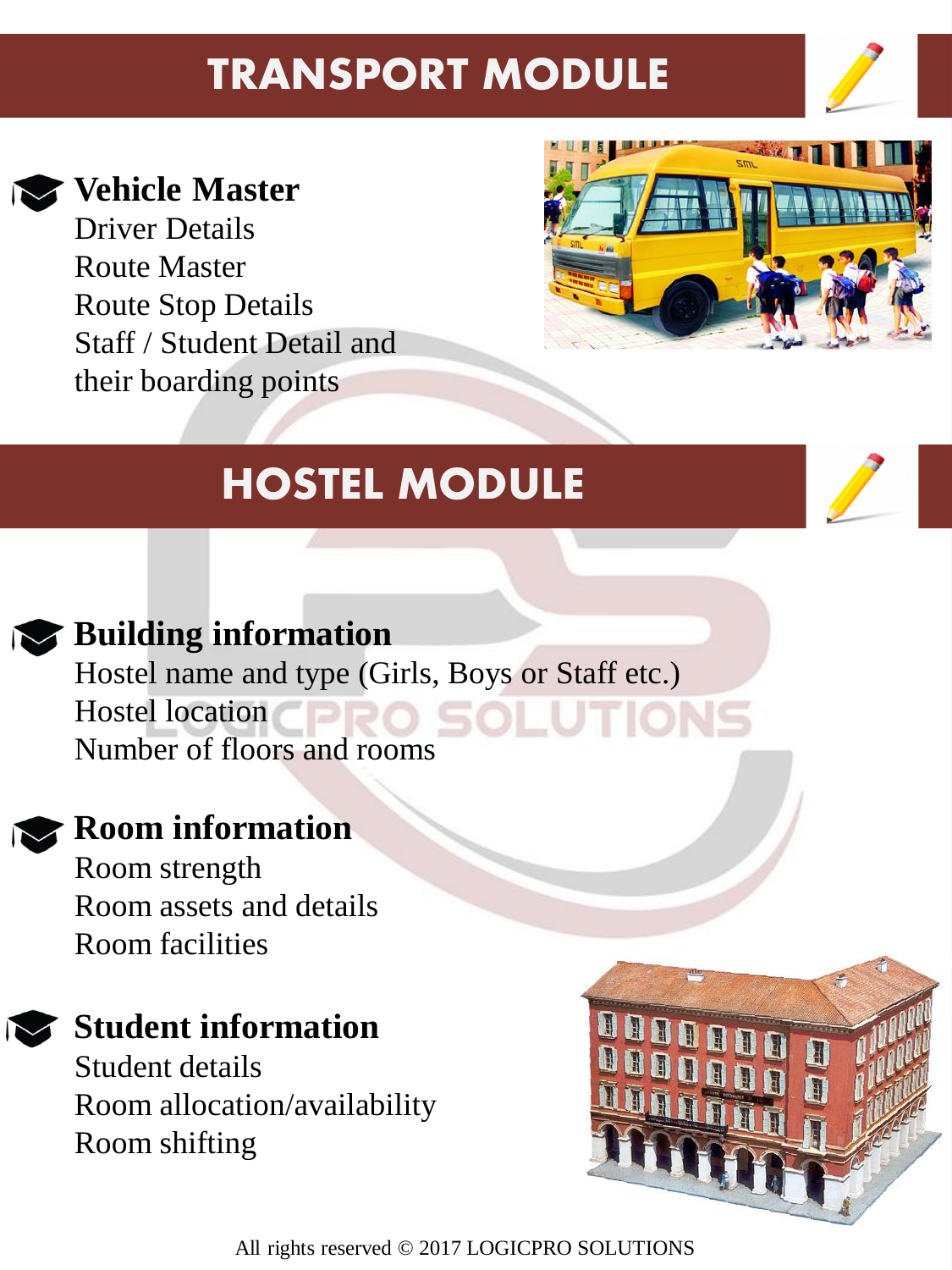## **LIBRARIAN MODULE**



O



## **Add Books**

Add new book Book list Book available

**Book Group** Add multiple books Sort books Book group list



## **Issue Book** Book issued

## **INVENTORY/STORE MODULE**



**Master Creation(**Category / sub category Items list Suppliers list)



**Data Entry (**Goods received, returned, issued)







**Reports** Stock available Stock issued Stock received / returned

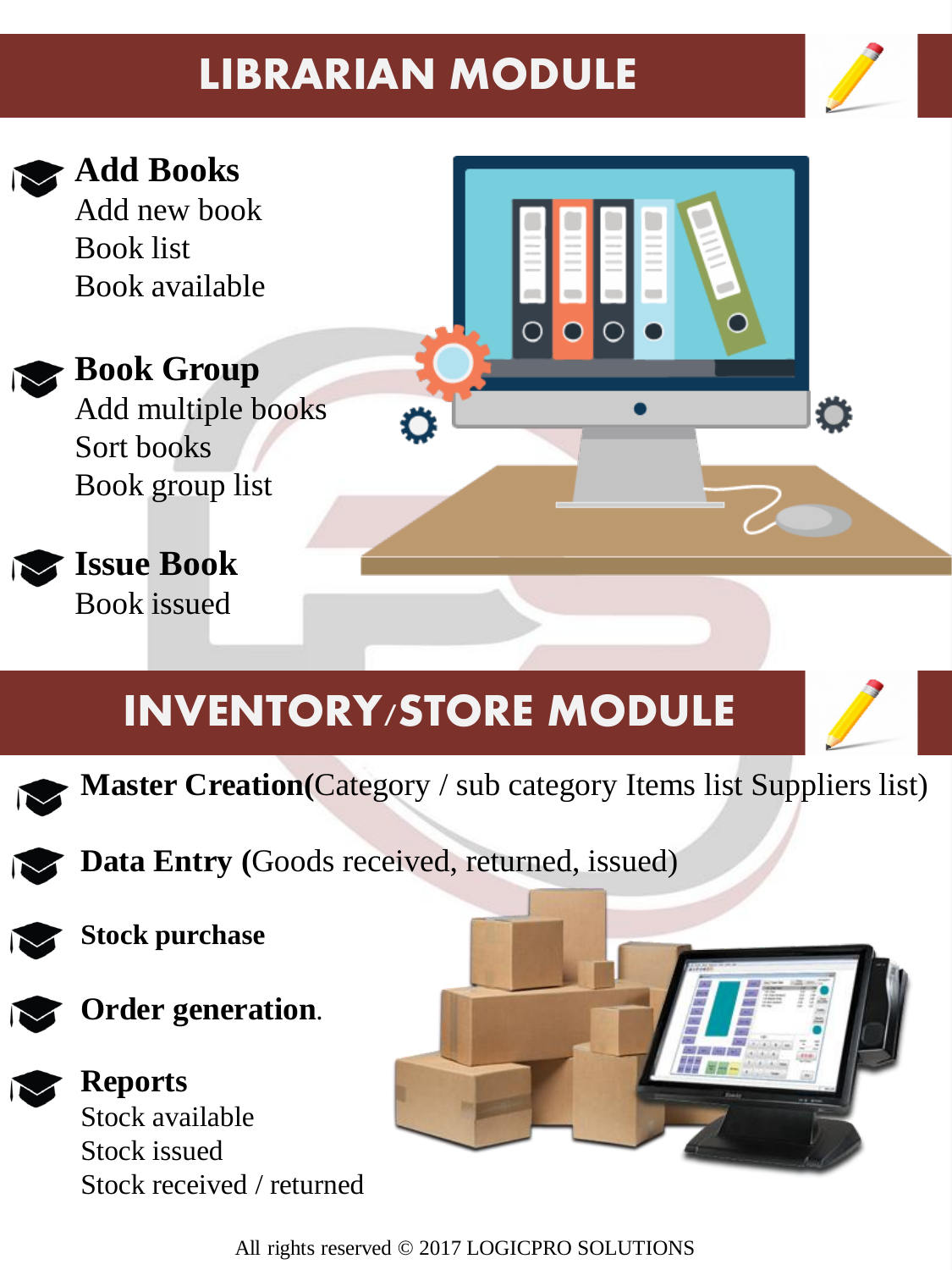## **SMS PLUG- IN**





## **Registration and Admission**

Interview Dates of Registration Confirmation of Admission

**Fee Alerts**

Details of the current fee due Fee payment Reminders to defaulters Confirmation of fees paid



## **Result Alerts**

Exam Date Information Summarized Result Information

## **Special Announcements**

News / Events information SOLUTIONS Customized wishes Holidays information Urgent alerts to parents/students

## **Payroll Alerts**

Alerts for Salary credit to bank account Information to All/Selected Staff members for Meeting

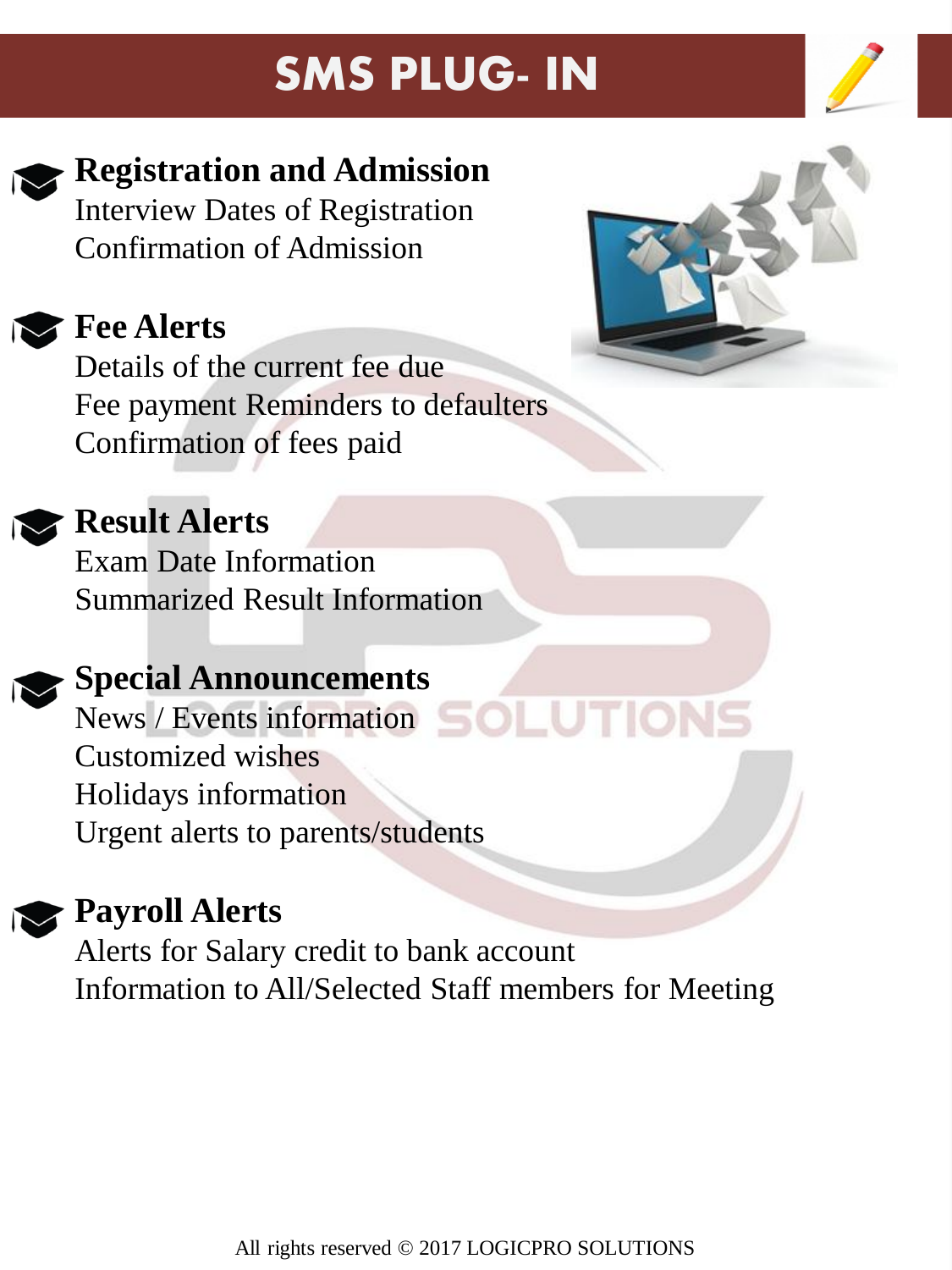## **PRODUCT**



#### **LOGICPRO SOLUTIONS INNOVATION THROUGH EXELLENCE**

LogicPro Login

Software Modules About us Contact Home



| <b>Select College</b> |  |
|-----------------------|--|
| Select                |  |
|                       |  |
|                       |  |
| <b>Submit</b>         |  |



**NEW ADDMISSIONS OPEN** Click Here to Read More







PHOTO GALLERY

Click Here to Read More

All Rights Reserved @ logic Pro Solutions Website : Logic Pro Solutions E-mail: info@logicprosol.com Contact: 8805537777